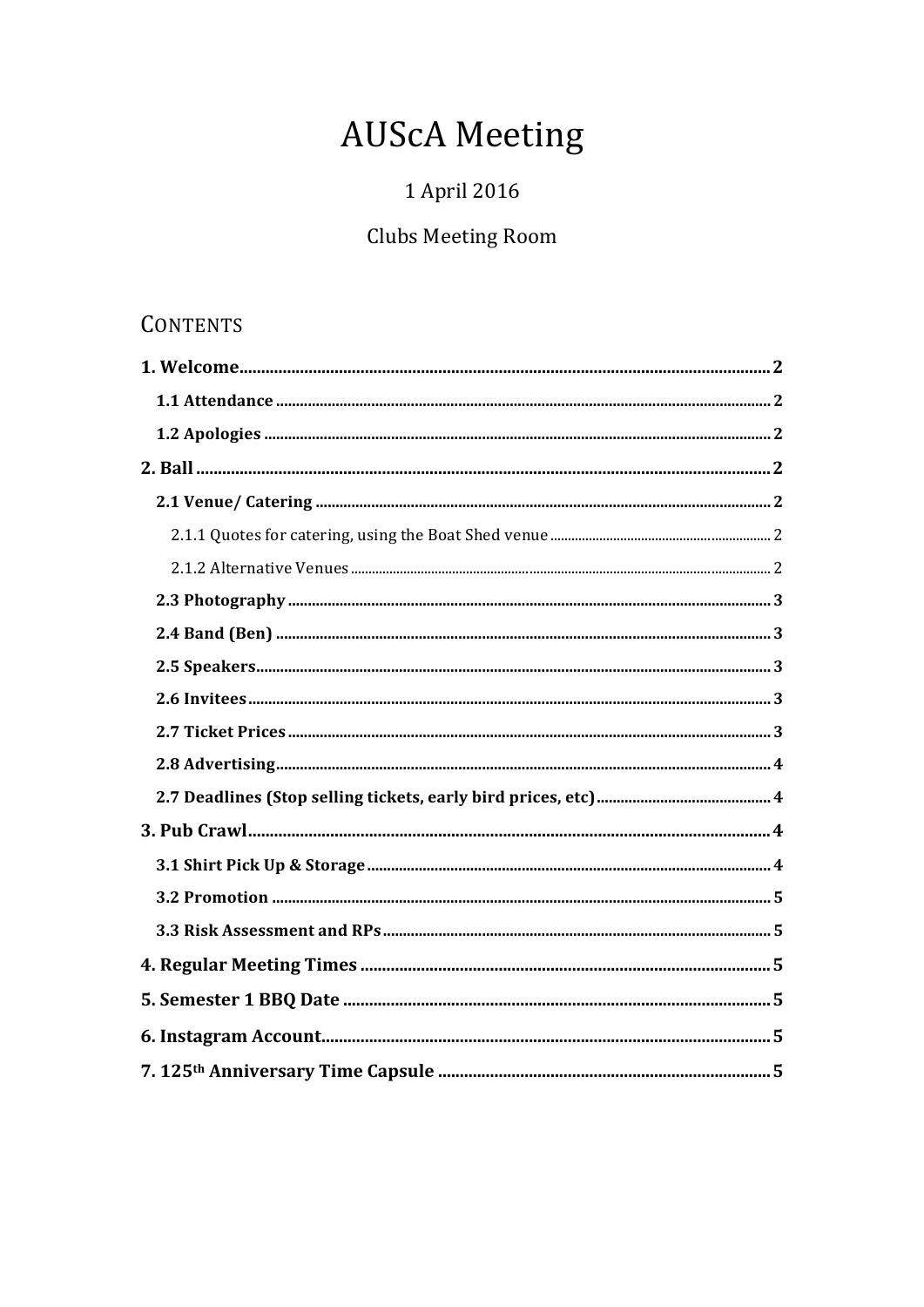# 1. WELCOME

This meeting was held in the Clubs Meeting Room on Friday, April 1st, at 12:00pm.

#### 1.1 ATTENDANCE

Urwah Nawaz, Brittany Howell, Catisha Coburn, Kimberly McLean, Lauren Fuge, Taylor Thompson-Caruso, Kirsten Smith, Jason Oliver, Emi Schutz, Khalia Primer, Michael Capoccia, Ben Geytenbeek

### 1.2 APOLOGIES

Joshua Chey, Nibir Chowdhury, Karl Asmussen

# 2. BALL

### 2.1 VENUE/ CATERING

#### 2.1.1 QUOTES FOR CATERING, USING THE BOAT SHED VENUE

Our original plan was to use the Adelaide University Boat Shed as the venue. While we could get this free, we would need to pay a \$200 fee for catering, a \$30pp drinks package (plus wine), and staffing, as well as the cost of the actual caterers. Two options for catering are:

- The Caterers
	- $\circ$  2 courses: \$51 pp, 3 courses \$69 pp, which is expensive considering other costs.
- AGFW
	- $\circ$  \$90 pp (not including cutlery). This was agreed to be too expensive.

#### 2.1.2 ALTERNATIVE VENUES

An alternative would be to find a venue that includes food, and possibly have a bar tab instead of a drinks package. Emi found 6 venues that could be suitable. Most venues offer two courses (either entre and main, or main and dessert) or three courses:

- Avers House
	- $\circ$  \$100pp with a \$2000 deposit for a 3 course meal and free room hire. While this is more expensive than the Boat Shed, this would cover all the costs. We would need to subsidise tickets so that they are more affordable for students.
	- $\circ$  Serves 166 people in the Conservatory. A minimum 70 people would need to attend. This would be suitable for our purposes.
	- o Availability: Friday 3rd June
	- $\circ$  Includes complementary premium drinks package, which may need to be modified to include cider (which would cost extra).
	- $\circ$  Emi would need to confirm band/music would be acceptable, and ask about projectors
- Lion hotel in Melbourne St:
	- o \$400 for room hire, two course meal \$50pp, three course \$59.50pp,
	- $\circ$  Happy to do bar tab, which could be added to the ticket price.
- The Kentish (90 capacity) North Adelaide
	- $\circ$  \$500 for room hire plus \$3500 minimum spend, two courses for \$50pp, three courses for \$60pp.
	- $\circ$  Happy to do a bar tab
- Adelaide Inn on O'Connell St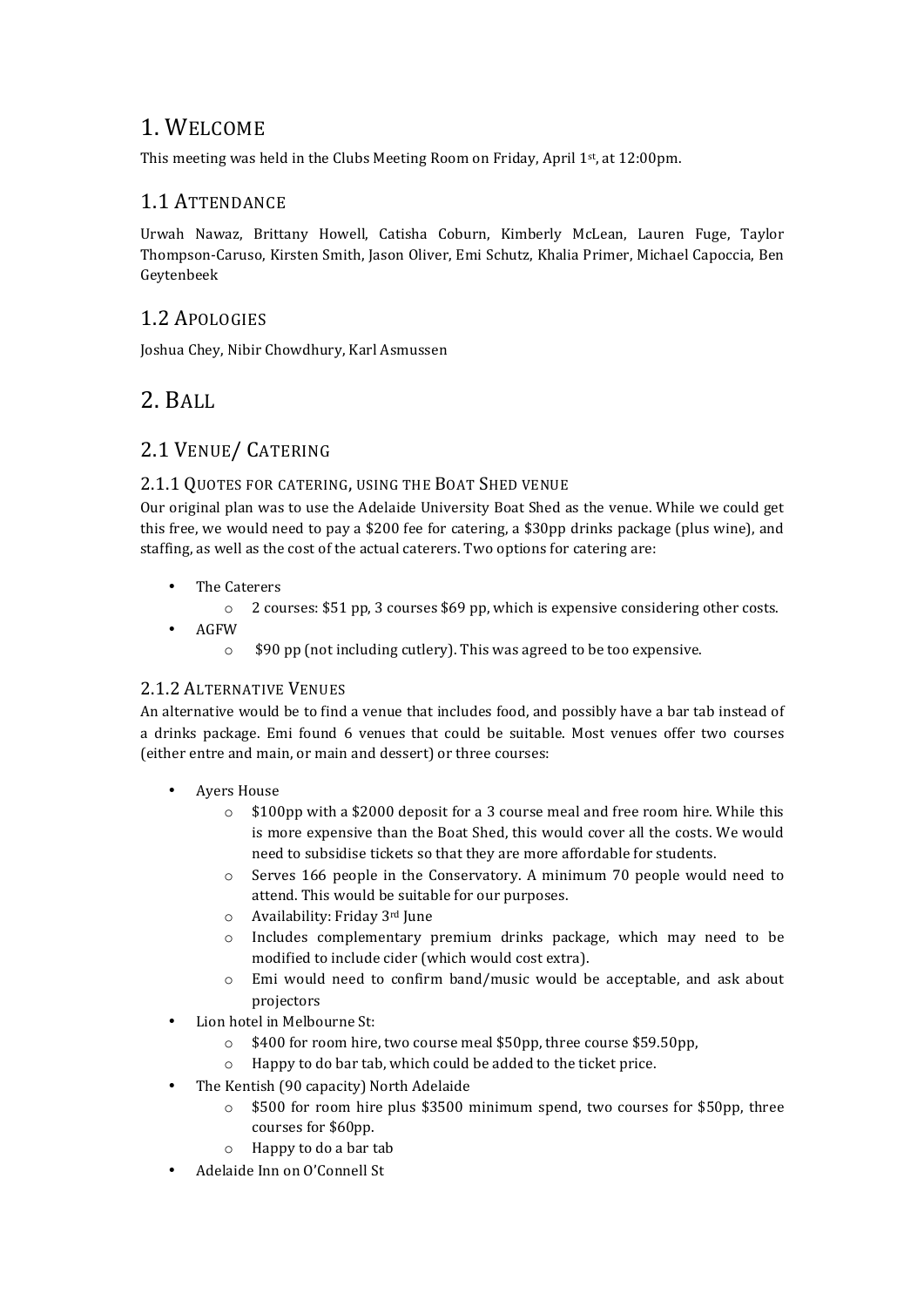- $\circ$  \$350 room hire, two course meal \$55 or three for \$65
- $\circ$  Could do a bar tab but would need a credit card to secure
- Hotel Richmond Rundle Mall
	- $\circ$  Two course meal \$54 and three course for \$64
	- $\circ$  May be spread out as we would be given first bar and lounge
- Kings Head King William St
	- $\circ$  Ballroom hire \$300 with a \$3200 minimum spend
	- $\circ$  2 courses for \$44.50 and 3 courses for \$54.50, plus extras for \$3 per head
	- $\circ$  Offers flexible bar tab

When making the decision about where to go, the atmosphere of the venue needed to be considered, as well as how photography would look. Parking was also considered. Anywhere near the university was considered an appropriate locations while places in North Adelaide may or may not work depending on whether the football was on.

After examining the budget and grant money, it was decided that Ayers House was affordable and this was voted the best venue. Emi will book Ayers House for the  $3<sup>rd</sup>$  June (Friday of Week 12) after the meeting.

A projector may also be needed depending on what photos are being used (based on what is found in the archive). Emi will also ask Ayers House about their projector.

#### 2.3 PHOTOGRAPHY

We will need to look into hiring a professional photographer, as well as organising a photo booth. A photo-booth could be bought with the grant money allocated for equipment. An alternative is to create a 'DIY' photo-booth.

# 2.4 BAND (BEN)

A string quartet will be used for the dinner portion of the evening. A DJ will also be hired. This is being organised by Ben and Brittany. Emi will inquire at Ayers House over the normal etiquette for a band regarding dinner.

#### 2.5 SPEAKERS

Velta will be the speaker at the Ball. The topic will be based on science at the university and how it has evolved (to coordinate with the 125<sup>th</sup> anniversary theme).

#### 2.6 INVITEES

Invitees will include science staff of the university. They will be given invitations to attend that will be organised by the Communication Officers.

#### 2.7 TICKET PRICES

The early bird price for students has been set at \$75, and will be sold for two weeks from the  $18<sup>th</sup>$ April to the  $2<sup>nd</sup>$  May online.

The regular price for students will be set at \$80 from the  $2<sup>nd</sup>$  May onwards, using current money and a grant to subsidise the cost from \$100.

All other non-university student tickets will be \$100.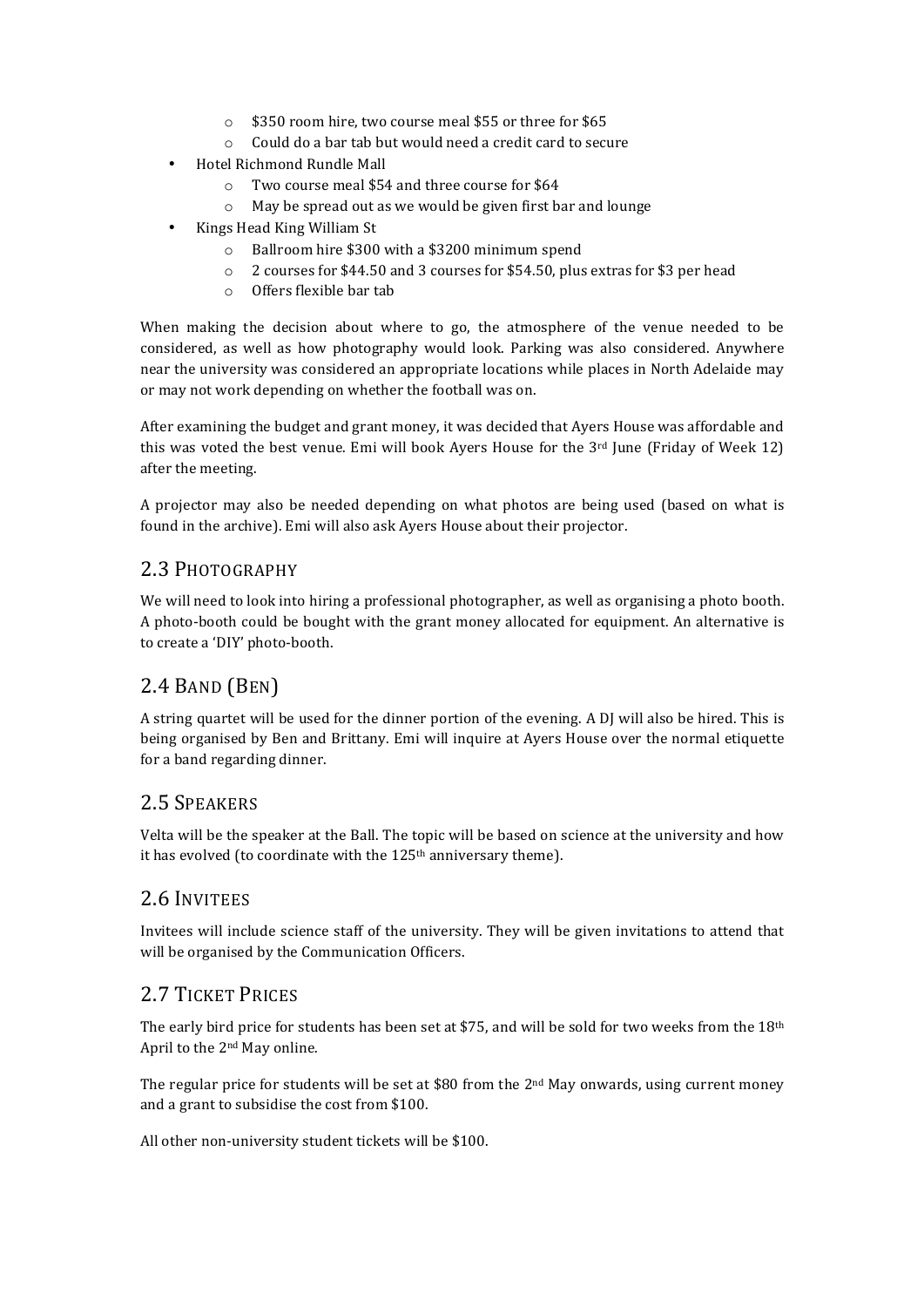#### 2.8 ADVERTISING

The ball will officially be called "The 125<sup>th</sup> Anniversary Science Ball" or "SciBall" in short.

The Communication Officers will be responsible for the advertising of the ball. From Monday, a "Save the date" event will be organised and promoted on Facebook. A5 Flyers will be attached to pub-crawl shirts that will be handed out next week (Week 6), inviting students to the ball. These flyers will include images of Ayers House and particularly of the conservatorium. A count down to the first day of early bird tickets  $(18<sup>th</sup>$  April) will also be posted on the Facebook page. Posts about facts about AUSCA and its history (on the  $125<sup>th</sup>$  Anniversary theme) will be used to promote the ball also.

Until week 8 tickets will only be sold online. During weeks 9-10 the pop-up shop in the hub may be used to sell tickets until they hopefully sell out. When we do this will be based on the number sold. Tickets will also be sold at the barbeque on Friday Week 8 (May  $6<sup>th</sup>$ ). The cut off for selling tickets will be decided at a later date, but will be no later than a week prior to the event  $(27<sup>th</sup>$ May) when we must confirm numbers to Ayers House.

A banner will be made to advertise the ball using a \$300 grant. The screens in the hub will be used to advertise for free. This will be organised to begin in week 7. A4 flyers will be produced for noticeboards around campus. Committee members will go into lectures and tutorial rooms prior to class and write the name of the ball and where to find out more information (the facebook page or our website) on white boards. A hashtag will be created to promote the ball.

For selling tickets online, there were two options that were considered. While Eventbrite is normally used for these types of events, the relative high cost of tickets means that Eventbrite will be too expensive to use in this case. Instead, the current AUSCA website will be modified so that we can sell items. Not only will this include the tickets for the ball but also pub-crawl tickets and membership. The communication officers will manage the website.

#### 2.7 DEADLINES (STOP SELLING TICKETS, EARLY BIRD PRICES, ETC)

4<sup>th</sup> April: Start advertising via Facebook, A4 flyers and on whiteboards before lectures. Start countdown for tickets.

18<sup>th</sup> April: Start selling early bird tickets on website

 $2<sup>nd</sup>$  May: Start selling tickets at normal prices on website. Tickets will also be sold at events (eg BBQ May  $6<sup>th</sup>$ ), and in the pop up shop in the hub.

27<sup>th</sup> May: Must confirm numbers for Ayers House.

3rd June: Ball

# 3. PUB CRAWL

#### 3.1 SHIRT PICK UP & STORAGE

The shirts will be ready on Thursday. Ben will pick these up.

Shirts will be handed out Friday until 6pm in the hub, which has been booked.